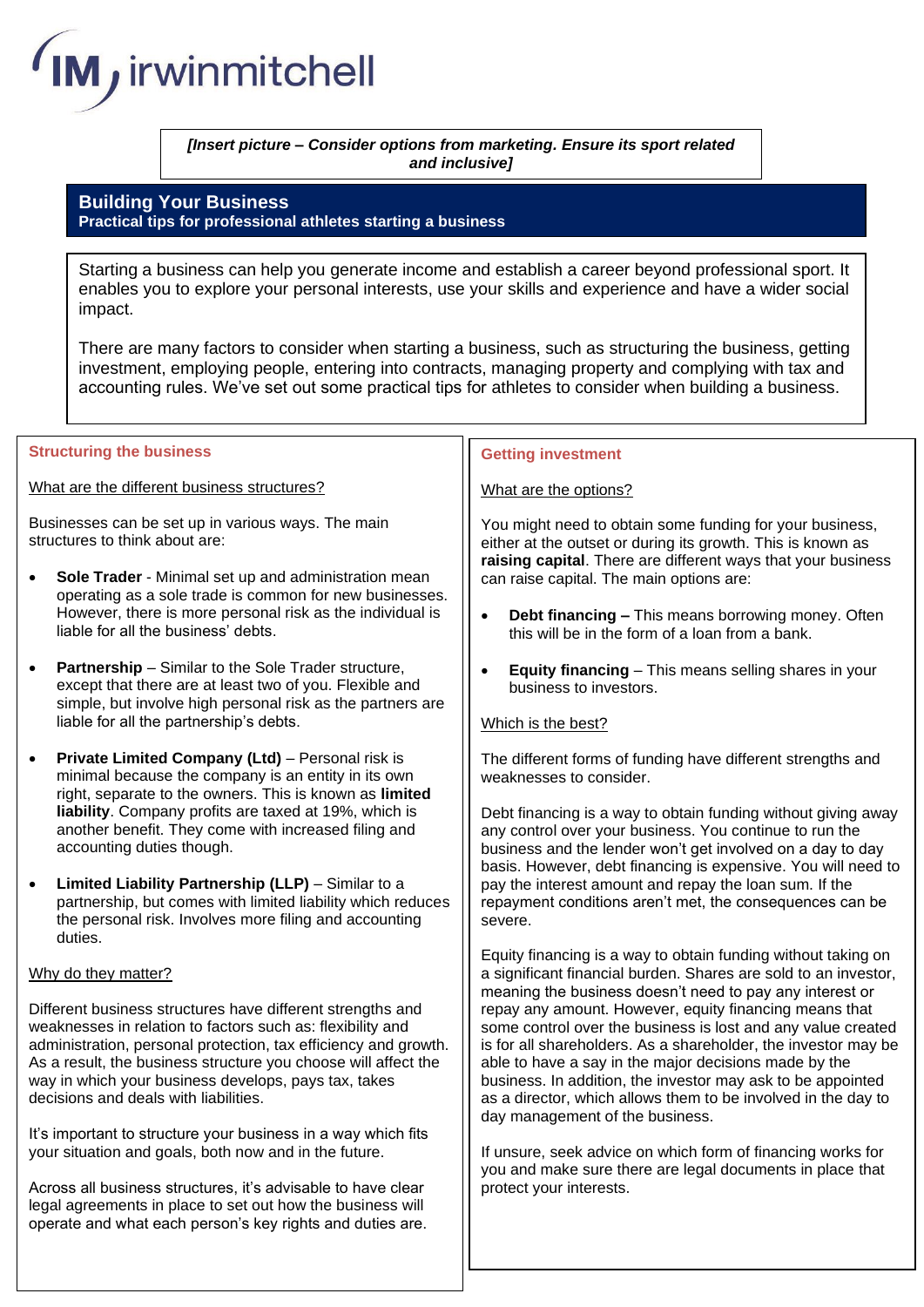## **Employment**

#### How do I employ someone?

You may want to engage someone to work for your business, either at the outset or as your business grows. You can engage someone in different ways:

- **Self-employed or contractor –** Someone who runs their business for themselves and takes responsibility for their success or failure.
- **Employee –** Someone who works under a contract of employment.
- **Worker** Someone who is employed on a more casual basis. They usually have "contract for services", are required to do the work personally and have very little obligation to receive or do work but do the work they agree to.

The basis you employ someone on helps determine their rights and your responsibilities to them. Employment status is detailed and can be complicated to confirm.

On the first day of employment, employees must be given a statement of certain terms and conditions of their employment.

Seek specialist advice if you're unsure about someone's employment status and your responsibilities to them.

What else should you be thinking about?

Businesses must comply with various duties when employing people. These are related to key areas such as:

- Discrimination.
- Holiday pay, sick pay and other special leave.
- Tax.
- Redundancy.
- Termination of employment.

It's important to be aware of your responsibilities in relation to these areas. Seek specialist advice if you are unsure.

# **Tax and accounting**

You or the company must pay tax on the business profit which is the income minus allowable costs. The structure options have their own tax and accounting obligations:

- **Sole Trader and Partnership** You must file a tax return with HM Revenue and Customs (HMRC) by 31 January each year to include your Sole Trader profit or share of the Partnership profit. The Partnership must also file its own tax return with HMRC. Income tax is charged at varying rates which depend on your other income (current maximum 45%) and national insurance is also payable. Payments are due in January and July each year.
- **Private Limited Company (Ltd) and Limited Liability Partnership (LLP)** – A company and LLP must prepare formal accounts each year which are filed with Companies House (and available to the public) and HMRC. A corporation tax return must also be filed with HMRC. Corporation tax is payable on the company's profit (currently at 19%). Filing dates and tax payment dates vary depending on the company year end.

# **Commercial considerations**

# Intellectual Property

Intellectual Property ("**IP**") covers any original ideas, designs, names, products or creative work produced by an individual, group or business. Almost all businesses will have some form of IP and it's important to protect that IP so that it cannot be copied or stolen. IP is also a business asset which can provide a stream of revenue if properly protected. You can protect your IP by:

- Registering a trademark or patent
- Registering your domain name
- Entering into confidentiality or non-disclosure agreements with employees (or anyone with access to confidential information)
- Including a clause in employees' contracts which states who owns the IP

# Terms and conditions

Before your business starts trading, it's important to have some terms and conditions in place which set out the terms on which you will trade. Your terms and conditions should cover key things such as: when contracts can be terminated; the consequences of late payment, the limit of your liability and which country's laws govern the contract.

## **Property**

When setting up your business it's important to consider where it will operate from. Depending on the size and nature of your business, you might operate it from your home, an office or a retail outlet.

If operating the business from your home, you should check your title deeds (if you own the property) or tenancy agreement (if you rent the property) to ensure you have permission to use the property for business purposes. Often title deeds will state that the property can only be used as a *"residential dwelling"*. If that is the case, you will need to apply for permission to use the property for your business.

If you intend to operate your business from an office, retail outlet or other similar premises, you should consider whether you wish to licence, lease or buy the property.

- **Licencing** is typically suitable for small businesses or start-ups as it can be cheaper and it provides maximum flexibility, with the ability for short agreements and easy termination. On the other hand, licencing provides minimum security.
- **Leasing** is common as it provides greater security, with longer agreements available. On the other hand, leases are less flexible and often include restrictions on how you can use the property and obligations to keep it in good repair.
- **Buying** a property provides the greatest security but least flexibility. A business may buy property as a longterm investment.